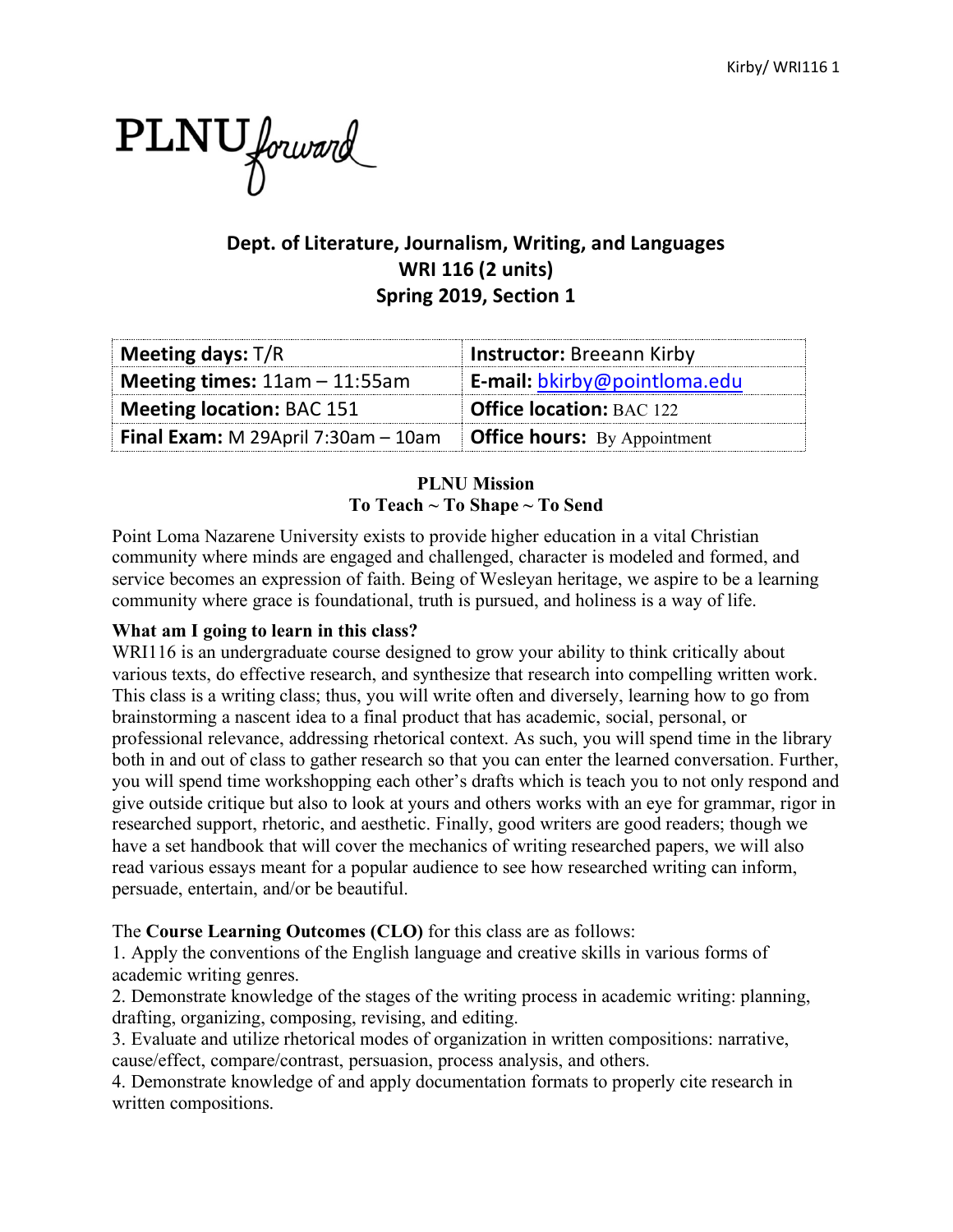5. Critically analyze writing to determine point-of-view, tone, purpose, audience, and theme to enable reflection and response in written compositions.

## **Why do I have to take this class?**

The short answer is that you need this class or one like it to graduate. The better answer is that this class will make you a better critical thinker and writer—skills you can take from the classroom into many areas of your life. Being able to read, analyze, synthesize, and write effectively gives you agency<sup>1</sup> in whatever field you may enter.

## The longer and more official answer is that

*this course is one of the components of the General Education Program (GELO) at Point Loma Nazarene University, under the category of Developing Cognitive Abilities. By including this course in a common educational experience for undergraduates, the faculty supports the pursuit of personal awareness and skill development, focusing on the analytical, communicative, and quantitative skills necessary for successfully living in society.*

## **Are there any resources I can use online and/or on campus to help me?**

Yes. The following are a few of my favorites.

**The Writers' Studio** is located in Bond Academic, room 159 http://www.pointloma.edu/experience/academics/schools-departments/departmentliterature-journalism-modern-languages/writers-studio.

**The Library** has not only many books but also databases that allow you to do specific searches for any topic you want. Further, it also contains very helpful librarians who can assist you.

**Canvas** will contain this syllabus, the assignments, some readings, and other fun sundries throughout the semester. Sometimes you might have to print them for class. Please check Canvas regularly.

**OneLook** is an online database of dictionaries www.onelook.com.

**Wikipedia** is an online encyclopedia www.wikipedia.org. Though this site can have errors from time to time, it is a wonderful place to look up any person, place, or event you encounter in your reading that you do not know. While I love Wikipedia for its ability to quickly provide information, DO NOT use this as a source for your papers. **Me** I am available to answer any questions you may have. You can schedule appointments to see me in class or email me—**please include "WRI 116" in the subject** line of your emails to me.

# **What if I turn in a late assignment?**

If you turn in a late assignment, you risk negating your contract. We will talk about this further as a class. Here is a space for you to make notes on what we decide:

 $1$ <sup>1</sup> The ability to act with power and authority.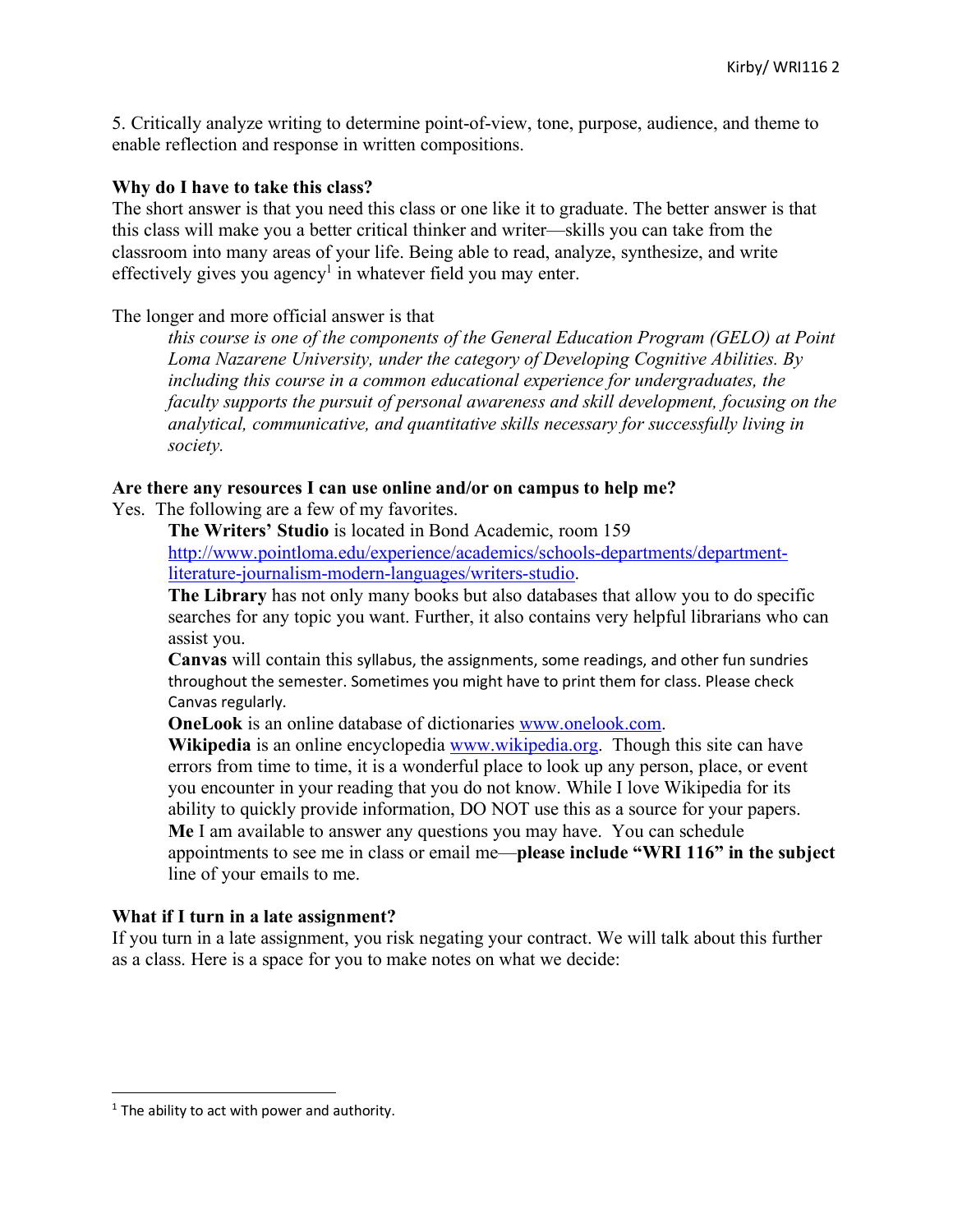## **What if you don't accept an assignment?**

If your assignment does not meet the standard of our contract, I will hand it back to you. You will then have until the next class period to revise it to meet contract.

### **What if I don't turn in an assignment at all?**

I will still like you. However, failing to do assignments (or adequately revising any ones I request) will result in a voided contract and a letter grade of D or F for the course.

### **What if I have to miss a class?**

You must attend class to pass the class. However, I do understand that emergencies do come up. If you do choose to miss class, you are responsible for the material covered and assignments given. You must get this information from another *student* (not your instructor). Class work is a privilege for those students who choose to come to class. They may decide to share what we did with you if you ask nicely. Also, you must be prepared for the next class you attend. "I didn't know what to do because I missed last class" is not an acceptable excuse.

## As PLNU notes,

*Regular and punctual attendance at all classes is considered essential to optimum academic achievement. If the student is absent from more than 10 percent of class meetings, the faculty member can file a written report which may result in de-enrollment. If the absences exceed 20 percent, the student may be de-enrolled without notice until the university drop date or, after that date, receive the appropriate grade for their work and participation.* 

See Academic Policies in the Undergraduate Academic Catalog.

You may be absent **three class sessions without question**. Wise students will not use up allowable absences early-on for fickle purposes, however. A total of four **absences** may result in a letter's reduction in the course grade. A total of eight absences may result in failure of the course. Three times of arriving late or exiting class early will equal one absence. You should not depend on doctors' or deans' excuses to bail you out. The built-in allowances are there to cover such needs, so plan carefully and do not use up your allowed absences early in the semester. **Please talk to me and e-mail me about extended illness, emergencies and absence for official university business.** Students in traveling groups that **represent the university** should meet with me during the first week of classes to review the group's travel schedule and its impact in WRI116. Students who are absent from six class sessions within the first five weeks (without legitimate reasons communicated promptly to the professor via e-mail) should expect to be **automatically and officially de-enrolled** from the course. I warn students via e-mail of impending de-enrollment after five absences.

Distracting and disruptive behavior will be considered an absence.

## **What if I want to use other people's writing in my writing?**

As Solomon wisely noted, "There is nothing new under the sun." Thus, it is perfectly okay to reference other texts (written or visual) in your own writing. However, you must give credit to any ideas or sentences that are not originally yours or aren't common knowledge. To omit doing this action is an act of plagiarism. Writing is often collaborative, and writers share and borrow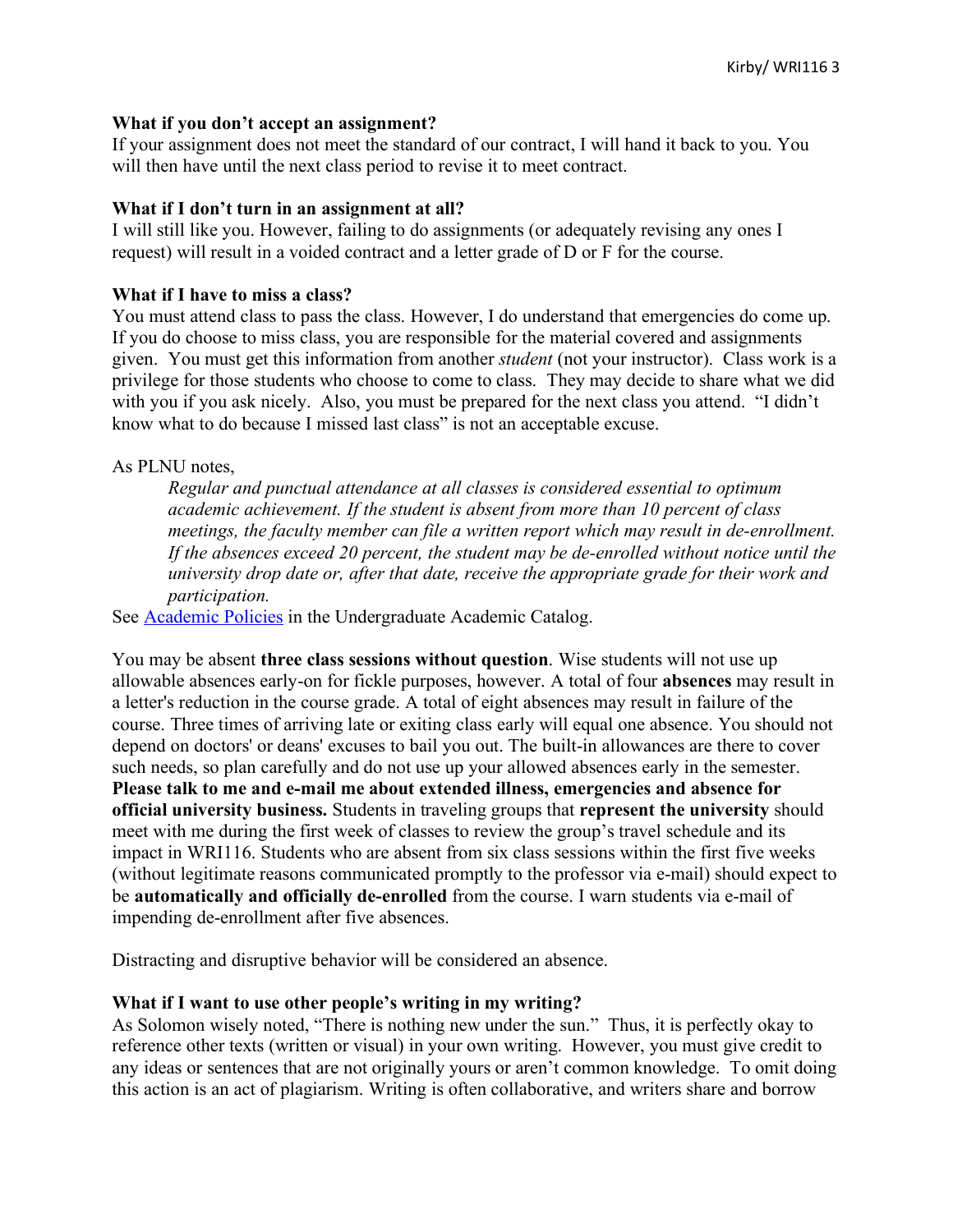from each other all the time (just as I did from other PLNU faculty when I wrote this syllabus). There are ways to do this that are acceptable (such as taking suggestions from a professor or a peer), but there are also ways to use other people's ideas or words in a way that is considered plagiarism (such as passing off somebody else's work—even just a sentence—as your own). We will discuss this further in class.

Plagiarism of any kind will not be tolerated. Any word or idea that is not your own must be cited correctly. As explained in the University Catalog,

*academic dishonesty is the act of presenting information, ideas, and/or concepts as one's own when in reality they are the results of another person's creativity and effort. Violations of academic honesty include cheating, plagiarism, falsification, aiding academic dishonesty, and malicious interference. A faculty member who believes a situation involving academic dishonesty has been detected may assign a failing grade for a) that particular assignment or examination, and/or b) the course following the procedure in the university catalog. A student remains responsible for the academic honesty of work submitted in PLNU courses and the consequences of academic dishonesty beyond receipt of the final grade in the class and beyond the awarding of the diploma. Ignorance of these catalog policies will not be considered a valid excuse or defense. Students may not withdraw from a course as a response to a consequence. Students may appeal using the procedure in the university catalog.*

See Academic Policies for further information.

If you aren't sure if you are plagiarizing (you sweet, naïve thing), check out the information on the university cheating and plagiarism policy at http://catalog.pointloma.edu/content.php?catoid=8&navoid=864

Or you can visit PLNU's library which also has an excellent tutorial on how to avoid plagiarism.

Finally, you can always talk to me.

## **Will you assign extra credit?**

During a given semester, opportunities for extra credit may arise. These assignments are often difficult. These tasks give you a chance to make up elements of our contract; therefore, they require *extra* effort.

## **How do I contact you?**

At the top of the syllabus, all of my contact information is listed. In the subject line of your email, please indicate WRI116.

## **What if I need some extra help in your class?**

While all students are expected to meet the minimum academic standards for completion of this course as established by the instructor, students with disabilities may request academic accommodations. At Point Loma Nazarene University, students must request that academic accommodations by filing documentation within the first two weeks of class with the Disability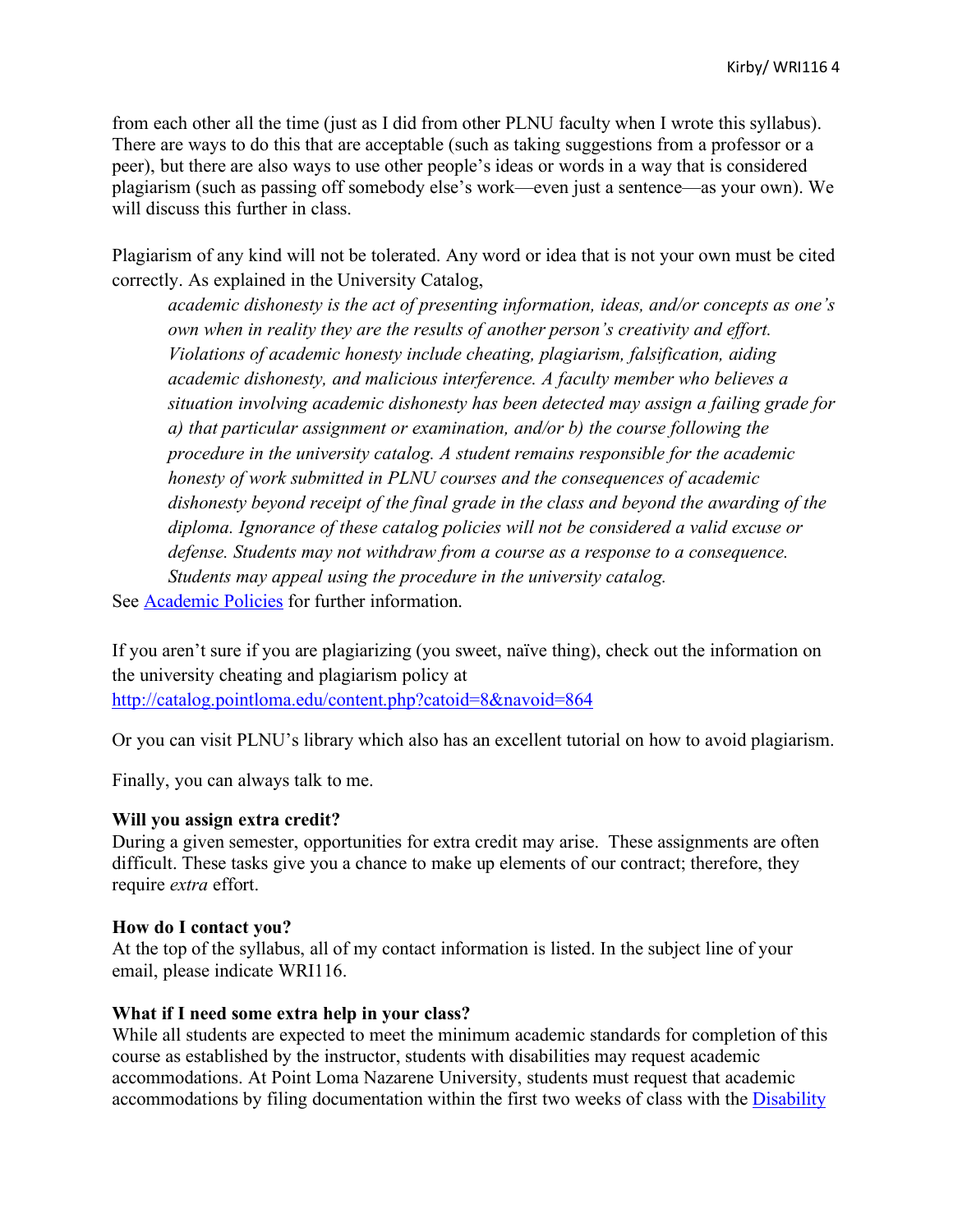## Resource Center (DRC) (http://www.pointloma.edu/experience/offices/administrative-

offices/academic-advising-office/disability-resource-center), located in the Bond Academic Center. Once the student files documentation, the Disability Resource Center will contact the student's instructors and provide written recommendations for reasonable and appropriate accommodations to meet the individual needs of the student. This policy assists the university in its commitment to full compliance with Section 504 of the Rehabilitation Act of 1973, the Americans with Disabilities (ADA) Act of 1990, and ADA Amendments Act of 2008, all of which prohibit discrimination against students with special needs and guarantees all qualified students equal access to the benefits of PLNU programs and activities.

Students have the right to appeal decisions regarding academic accommodations. In order to provide prompt and equitable resolution, the student must submit a written or verbal statement to the Director of Academic Advising who will conduct the appeal process in consultation with the Vice President for Student Development.

You can contact the DRC by phone at 619-849-2486 or by e-mail at <u>DRC@pointloma.edu</u>.

### **What do I have to buy for this class?**

1. Bullock, Richard, Michal Brody, and Francine Weinberg. *The Little Seagull Handbook.*  Norton, 2017.

ISBN: 978-0-393-60264-7

- 2. Booth, Wayne, et al. *The Craft of Research, 4th Edition.* University of Chicago Press, 2016. ISBN: 978-0-226-23973-6
- 3. Printouts from Canvas as well as your essays— plan accordingly
	- a. You will make copies of your Researched Final Essay for the class to workshop
	- b. Part of your grade will be printing out some essays on Canvas, annotating them, and turning them in to me.
- 3. Pocket folder (not a three-ring binder) to turn in your work.
- 4. Various office supplies (highlighters, pens, stapler, Scotch tape, paper for notes)

*\*\*In the interest of lightening the financial burden of college education, I have placed our additional readings on Canvas rather than constructing a course reader. It is your responsibility to PRINT these texts out for annotation purposes and bring them to class. Point Loma Nazarene University, as a non-profit educational institution, is entitled by law to use materials protected by the US Copyright Act for classroom education. However, any use of those materials outside the class may violate the law.\*\**

### **How do I pass this class?**

- 1. Come to class
- 2. Do all the assignments
- 3.Turn them in on time

### **What specifically does that look like?**

PLNU requires each of you to perform a minimum of work in order to be granted proficiency in this course. To gain that proficiency, the university requires that you write a minimum number of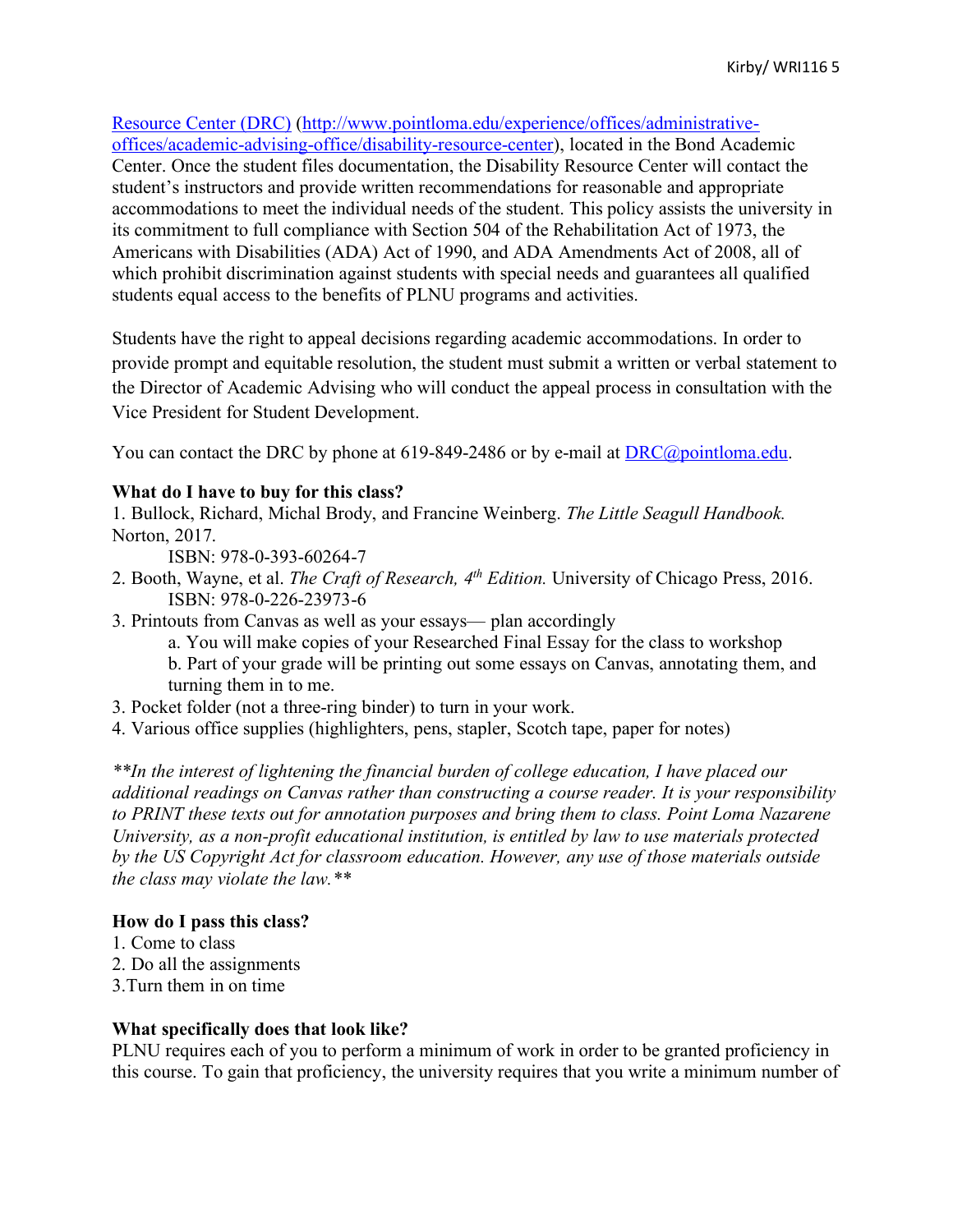pages over the course of the semester, culminating in a research paper that makes an original argument. The university also cares a lot about your grammar and sentence-level proficiency.

That's a lot to pack into a semester course that meets for about an hour a few days a week. But we're going to give it the clichéd good college try. How we will meet PLNU's standards is by writing often. Writing skill is like a human muscle, if you exercise it regularly, it gets strong and doing the work gets easier. So we will chip away at that page requirement week by week by writing smaller essays (some 1 paragraph, others 3 pages) that will build your writing muscle towards the final research paper.

Some of the writing will be your thinking about how to do research and evaluate whether or not a source is credible, some will be thinking about how you put your ideas down on paper. That last one is the hard part: getting good ideas on paper. I emphasis revision and process because most of us need to produce what Anne Lamott calls "shitty first drafts" before we can see where our ideas need work. You will write a lot of "shitty first drafts" in this class. And you will help each other find the good ideas, the clever sentences, and solid descriptions within those drafts, turning those first drafts into coherent and engaging final products. In those initial versions of a paper, you may not have perfect grammar, that's okay—no writer ever does. In the process of revision, the grammar gets cleaned up.

Writing is less like chipping away at a marble sculpture to reveal a finished piece and more like a caterpillar transforming into a butterfly: the end product may look nothing like your first draft. But the first draft carried all the source ideas (the DNA if you will) that lets you break your essay down to goo and rebuild it as a butterfly.

If you look through the schedule, you'll see a lot of **DUE** dates. This isn't to scare you but to let you know the pacing of the writing. Some assignments have more than one due date. The first date is for you to turn in something that you think is the best you could do while the second date is for a final submission after you've worked with your peers on it.

## **So does this mean that my first drafts can be some stream of consciousness string of text I wrote during chapel right before class?**

Nope. That is not a first draft. That is what my writer friend calls "draft 0" and I call "spew." That in-chapel, quick putting down of your ideas is a NECESSARY part of writing, but not the "shitty first draft" that others can work with. Going back to our caterpillar/butterfly analogy: a caterpillar may look nothing like a butterfly, but it's still a viable organism—it can live and breathe on its own. Your first draft needs to look like a caterpillar.

# **Okay that's all fancy words and images but what does that practically look like in my busy life as a college student? What's the bare minimum I can get away with in a draft?**

Unless done in class, you first draft needs to be

- a. Typed and double spaced in MLA format (we'll discuss MLA in class);
- b. Demonstrate you have been thinking about the problem/topic you are writing about;
- c. Be free of typos.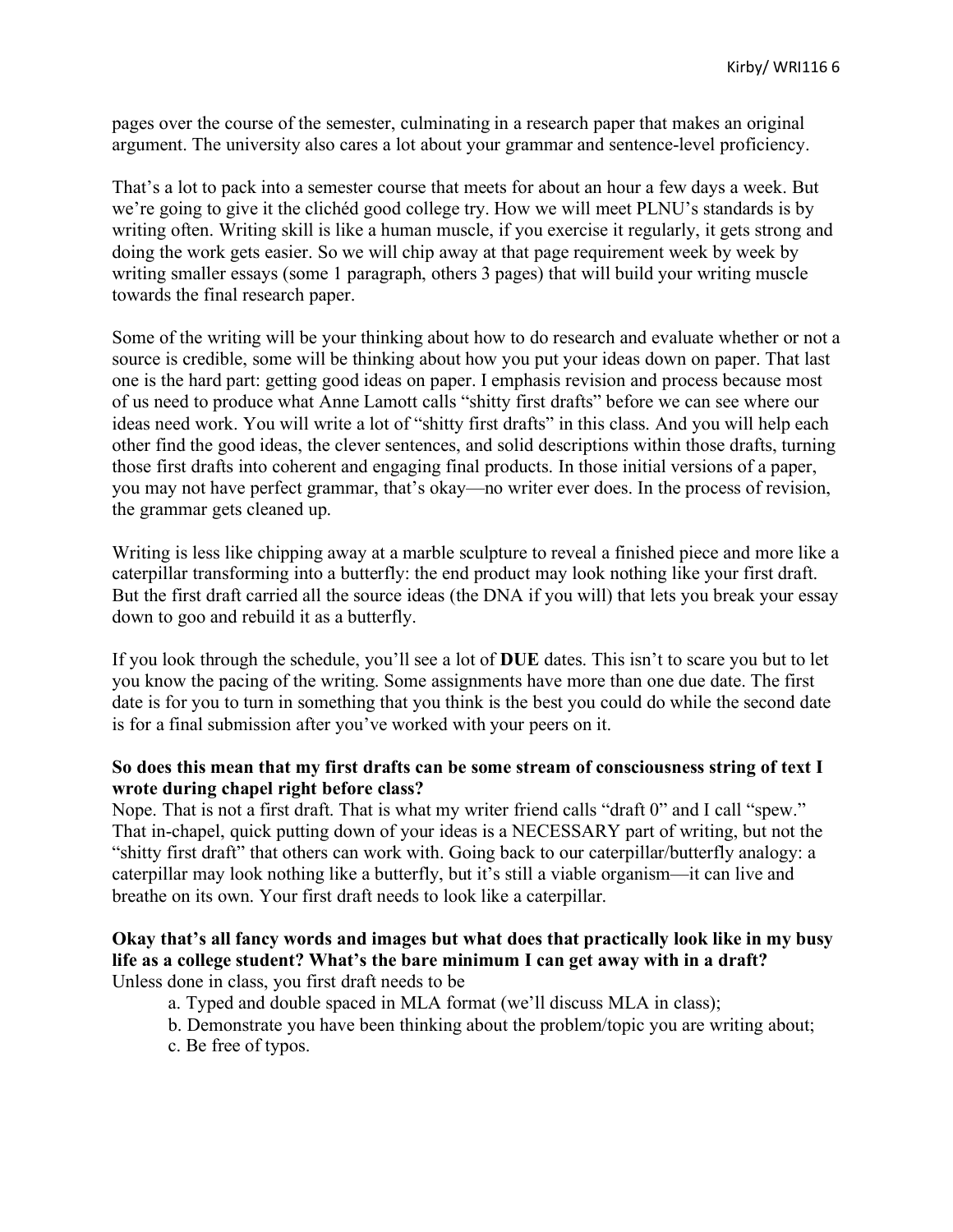## **Ha! So I do have to have perfect grammar in my first draft!**

No. Typos are not grammar mistakes. Typos are ignoring the things that you already do proficiently in your writing on social media, email, and texting. Things like not putting a period at the end of a sentence Or not capitalizing my name, which is breeann Kirby. Or when you are writing.<sup>2</sup> You need to have complete thoughts. Typos are one of my HUGE pet peeves. They are not just mistakes for me but a sign of disrespect to me and your peers who will be working with your writing. Most typos can be easily caught if you read through your paper at least once before you turn it in (pro tip: read your paper out loud. You'll catch a lot of stuff that way.) Because no one is a perfect proofreader, I will allow one typo every page (meaning if you have a five-page paper, you may have up to five typos total on any of the pages in that work).

## **What are the specific assignments?3**

- **\*Interesting Things (5%):** You will bring me something you think is interesting each week. You will describe (summarize) what the thing is and why it is interesting. You will then use this skill and possibly some of the sources to create a more formal annotated bibliography containing 10 or more interesting things.
- **Skill-Building Essays (50%):** You will be assigned various short papers throughout the course of the class. These papers will range from one paragraph to 3 pages each and will cover specific writing and thinking skills you will be practicing at that time.

**Skill Stories (7)** You will write seven short (about 100 words each) true stories about how you solved a specific problem in your life.

**PBJ** You will describe how to make a PBJ sandwich.

**How Do I** You will describe how to do something.

**Contract** You will write a contract for your grade in WRI116.

**Midterm Contract Reflection** After spring break, you will write a short reflection on how you feel you are doing with your contract, citing evidence from your work and my comments.

**Citation Scavenger Hunt** You will write a short analysis of the sources used in an essay.

**WebQuest** You will write a short essay about a topic using supplied sources as support, evaluating the quality of those sources.

**Library Worksheet** You will complete the library worksheet and turn it into the appropriate Canvas course to be graded by a librarian. I would advise you to use this assignment to find sources for your Interesting Things Annotated Bibliography.

**You Should Do This** You will write a short essay to convince someone to do/try/change something, finding reputable external support for it.

**Project Proposal Paper** Drawing from your interesting things, you will choose at least three of your sources to explain how your argument fits into their conversation about your topic. Finally, you will propose a thesis based on your

preliminary research. This thesis can be revised later.

**\*Description Essay** You will write a creative description of yourself that starts with the five words "I am a person who."

 <sup>2</sup> Note the three typos here.

 $3 *$  denotes an A-grade assignment.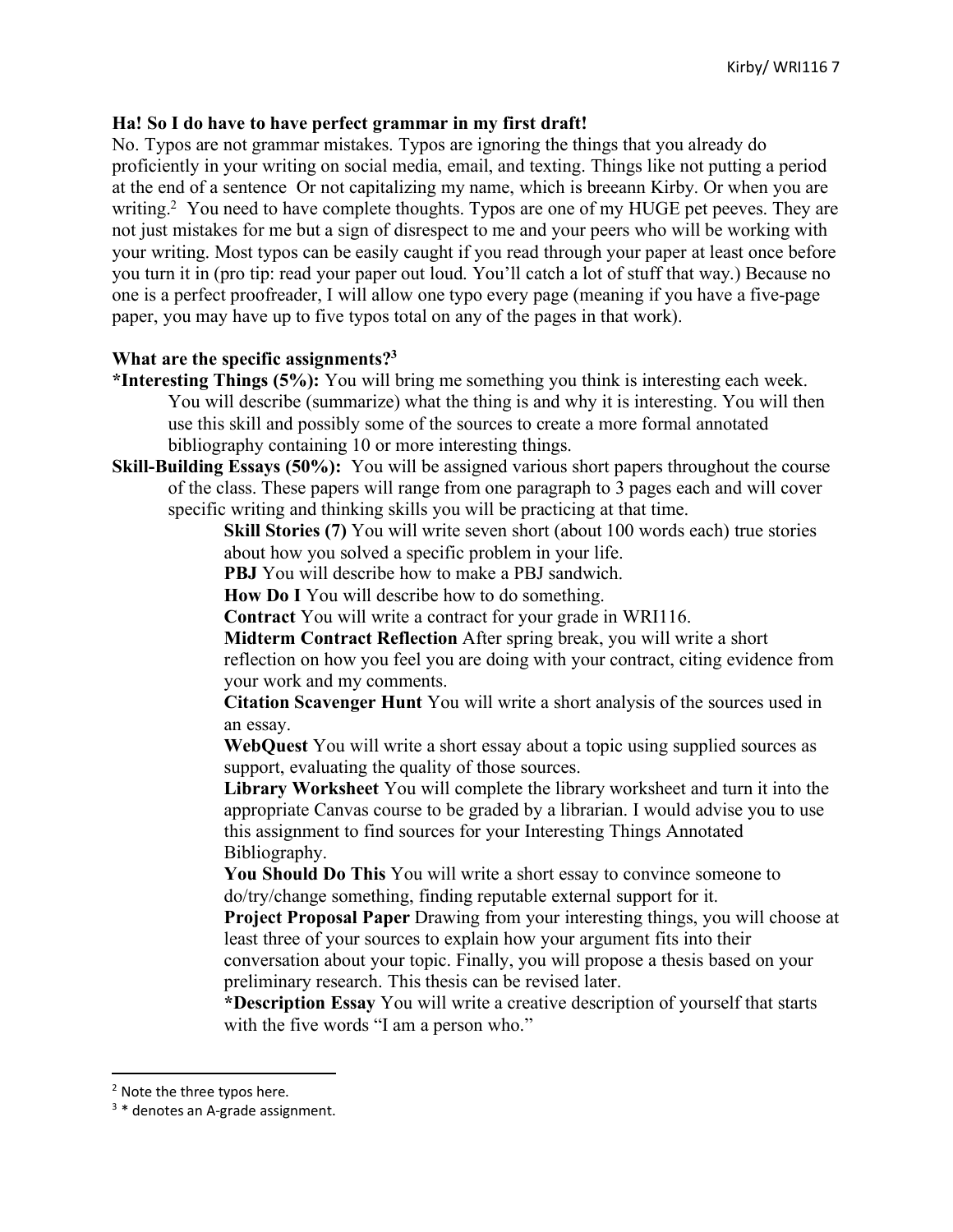**Draft of Academic Research Paper** This paper is the exception to short essays. For best success on your Research Paper, having more writing on this draft is better

**Reflection Essay** You will reflect in a short essay about your growth as a writer and thinker this semester.

**\*Creative Essay (5%)** You will take your research paper and turn it into a creative essay.

- **Portfolio of Work (5%)** You will save EVERY bit of writing and revision you've done in this class, organize it by date and submit it at the final as a portfolio of your work and progress as a writer. If you want to know what you need to put in the portfolio, look at the assignments listed on this page.
- **Annotated Bibliography (5%):** You will formally present 10 interesting things that are connected to your research ideas.
- **Research Paper (10%):** Your 12- to 14-page research paper will be modeled on a style of essay you've encountered in the real world, making an argument and presenting the reasoning behind your thoughts about whatever interesting issue you have chosen. For this essay, you will continue to use MLA format, incorporating sources with both quotations and paraphrases. Although the number and type of sources you use will vary, I will expect you to cite at least 12 sources for the paper (10 of which must be peer-reviewed), or roughly one source per page. You will use the sources you will have gathered in your interesting things and bibliography as well as thoughts generated throughout the class. Further instructions are on Canvas.
- **Final Exam (10%):** PLNU requires that you demonstrate your skills in essay crafting and grammar mastery in an in-class, timed, final exam. Successful completion of this class requires taking the final examination on its scheduled day. The final examination schedule is posted at the top of this syllabus. No requests for early examinations or alternative days will be approved. I will inform you where we will be taking the exam as we get closer to the end of the semester.
- **Class Participation (10%):** Because writing is a process, you must engage in that process to get anything out of it; meaning, you must interact with the instructor and the other students every class session. You must talk and offer considered feedback in workshops to participate. If you wish to earn your participation grade, you must have a good attitude; you must read all of the readings; and you must speak out. Make it your goal to come up with one good thought for every class and to share it. By doing so, you will be prepared for any reading quizzes I will give. **Also, you must turn off your electronics when you enter the classroom; use of electronics will not be permitted unless you have an academic accommodation.**

Further, sometimes I may SPEAK information in class that is important. It is your responsibility as an active class participant to take notes. I often will use class discussion as a place to clarify how to do a certain writing assignment. This discussion may not appear on Canvas or a PowerPoint presentation. Thus, your taking good notes is important for your success in the class.

Much of the work we will do in this class is cooperative. You should think of all your writing and speaking for and in class as public, not private, discourse. **By continuing in this class, you acknowledge that your work will be viewed by others in the class.**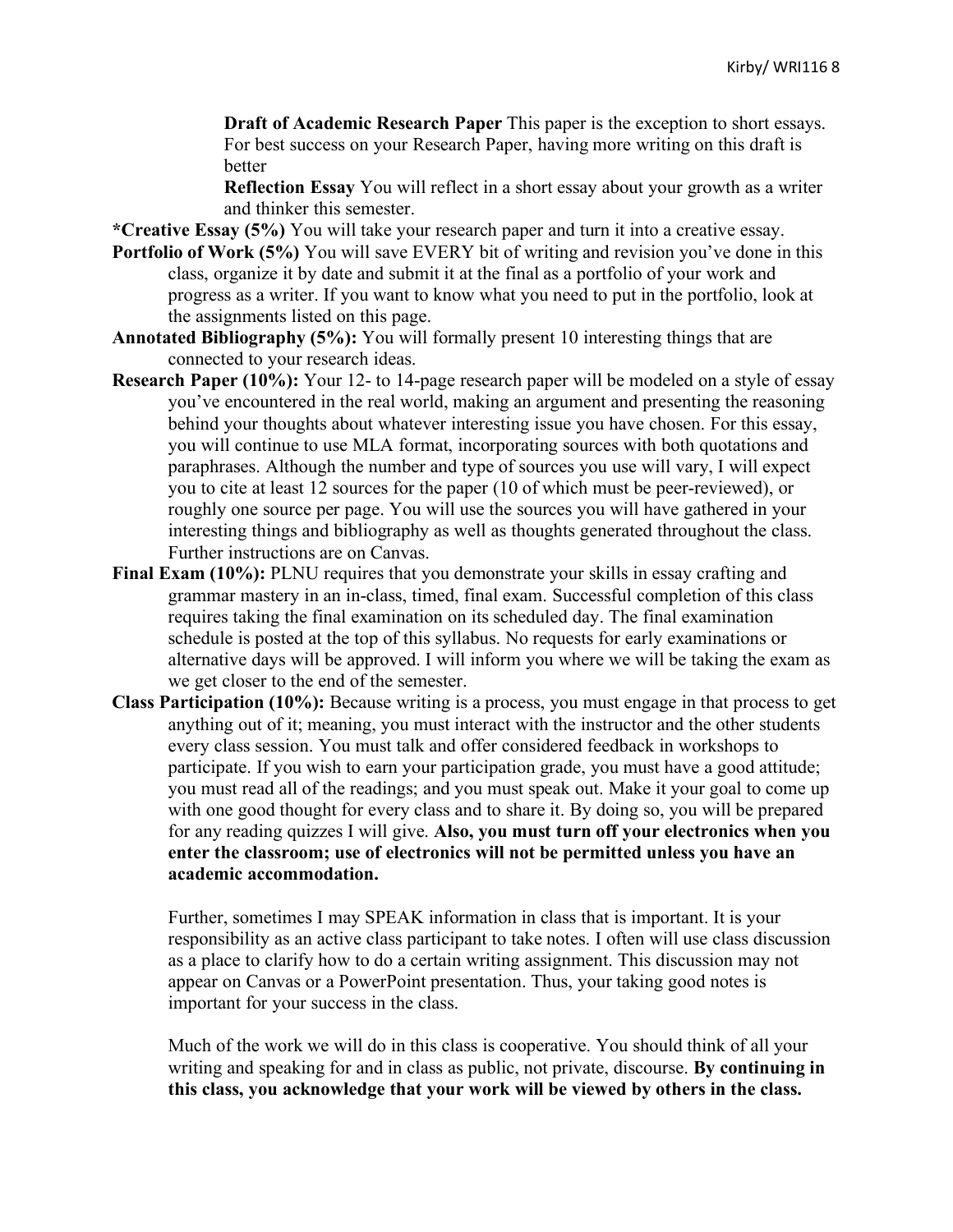Respect in class is a must. This classroom is a safe space. As we discuss and analyze works that may address potentially emotional topics, we will encounter many different viewpoints within the class. In order to be a good participant in this class, you must be sensitive to your fellow learners. As we share ideas, personal insults and comments will not be tolerated. I will ask you to leave if you cannot be kind. If you aren't sure how to phrase your opinion, please ask me. The best rule to follow: **be kind.**

*\*For all of these assignments, further instructions will be given on Canvas and/or in class\**

## **How will I know my grade in the class?**

Because writing is a process, I want you to be able to engage in your work, taking the tools you learn from each piece you produce into the next without worrying about how many points you might lose on an individual piece of prose. To eliminate grade anxiety, I've set this course up on a contract grading model. This model means that you can choose which grade you would like to earn right now at the beginning of the semester and then allocate your time wisely to earning that grade. Though you will not get an individual score on your papers, I will give you one opportunity to redo the work if it does not meet contract standards. This revision will be due the next time class meets.

Everyone defaults to a B-contract which is earned entirely on the basis of what you do—on your conscientious effort and participation. **This grade does not come from my judgment about the quality of your writing; but rather, your engagement with the process and whether or not you demonstrate that you are attempting to use the tools focused on in the specific essay** (I will have detailed instructions for each essay on CANVAS). However, grades higher than B are predicated on my judgment of your writing. A-work is determined on your effort and engagement as well as the stellar quality of your writing.

If you are interested in a grade lower than a B, please meet with me to discuss your options.

## **To earn a B grade in this class, you will**

- 1. attend class regularly, missing no more than 3 classes this semester;
- 2. come to class on time (being late to class 3 times counts as one absence);
- 3. contribute to class discussion and participate in all in-class activities;
- 4. read every essay/book chapter assigned;

5. give thoughtful peer feedback during class workshops and work faithfully with your groups on other collaborative tasks (e.g., sharing papers, commenting on drafts, peer editing, in-class activities, answering peer questions);

6. make substantive revisions when the assignment is to revise—extending or changing the thinking or organization—not just editing or touching up;

7. meet due dates and writing criteria for all the writing assignments (except those with \* by them);

8. submit your final portfolio with all writing assignments in it;

9. attend an individual conference with me;

10. take the final;

11. attend the two library orientation days and do the library assignments.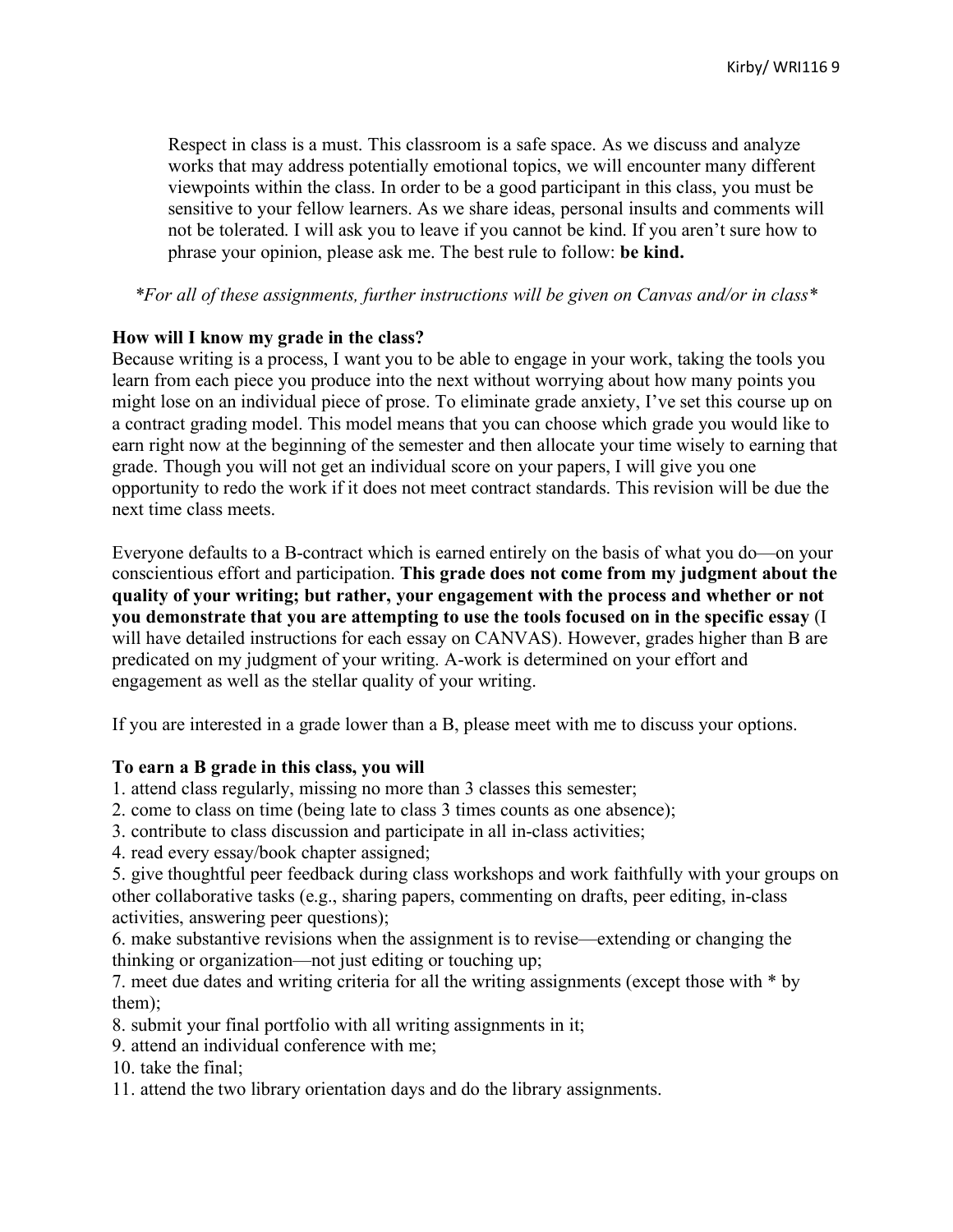*\*For a grade of B+, you will be an active and positive contributor to our classes, offering a respectful spirit and coming up with insightful ideas and worthwhile feedback.*

I will not accept work that does not meet with the quality expected of a B. If you do not do Bquality work, then I will not accept it. The fluctuation in the points scale allows that there can be variable effort and quality put in at the B level. Thus you can earn a B- or a B+.

**Extra credit**: attend a literary event at some point in the semester (can be on or off campus) and write a 500-word response—this assignment can replace one skill-building essay.

### **To earn an A grade, you will do all the B work to a high level of excellence as well as**

1. turn in printed out annotations for all the essays found on Canvas;

2. complete the assignments with an \* by them.

*\*For a grade of A, you will be an active and positive contributor to our classes, offering a respectful spirit and coming up with insightful ideas and worthwhile feedback.*

I will not accept work that does not meet with the quality expected of an A. If you do not do A-quality work, then I will not accept it. The fluctuation in the points scale allows that there can be variable effort and quality put in at the A level. Thus you can earn an A- or an A (sorry there are no A+s).

### **What is the Writers' Studio?**

You will take a diagnostic essay that will reveal your strengths and weaknesses as a writer, thinker, and communicator on the college entry level. Your exam scores and your professor's discretion will determine whether or not you will benefit the most by enrolling in WRI 097, which is the Writing Skills Tutorial held in the Writers' Studio. If your scores reveal that you need to enroll in WRI 097, you will fulfill the requirements by working on your writing skills

with trained tutors in the Writers' Studio once-a-week for 10 weeks beginning the third week of the semester. You will be required to attend an introductory session to the Studio the second week of classes. During that session you will sign-up for a time to work with a writing consultant throughout the semester. The writing assignments you work on in the consultant will be writing assignments assigned in this writing course. Students who work in the Studio benefit greatly from the time spent working alongside a pedagogically trained fellow writer. The fee for the Studio, WRI 097, is \$150.00. Should you discover you have the privilege of working in the Studio, know that the \$150.00 lab fee replaces a 3 unit, not-for-college credit, \$3,700.00 course your scores would have previously required you to take. **Failure to complete WRI 097 will result in a failing grade in WRI116 and a reentry into the Studio the following semester to complete 10 sessions.**

| $\mathsf{A}$ | 93-100 Percent |
|--------------|----------------|
| $A -$        | 90-92          |
| $B+$         | 89-88          |
| B            | 87-83          |
| $B -$        | 82-80          |
| $C+$         | 79-78          |
| C            | 77-73          |
| $C-$         | 72-70          |
| $D+$         | 69-68          |
| D            | 67-63          |
| D-           | $62 - 60$      |
| F            | Below 60       |

**This syllabus is a contract. If you continue in this course, then you agree to comply with the class policies as stated here.**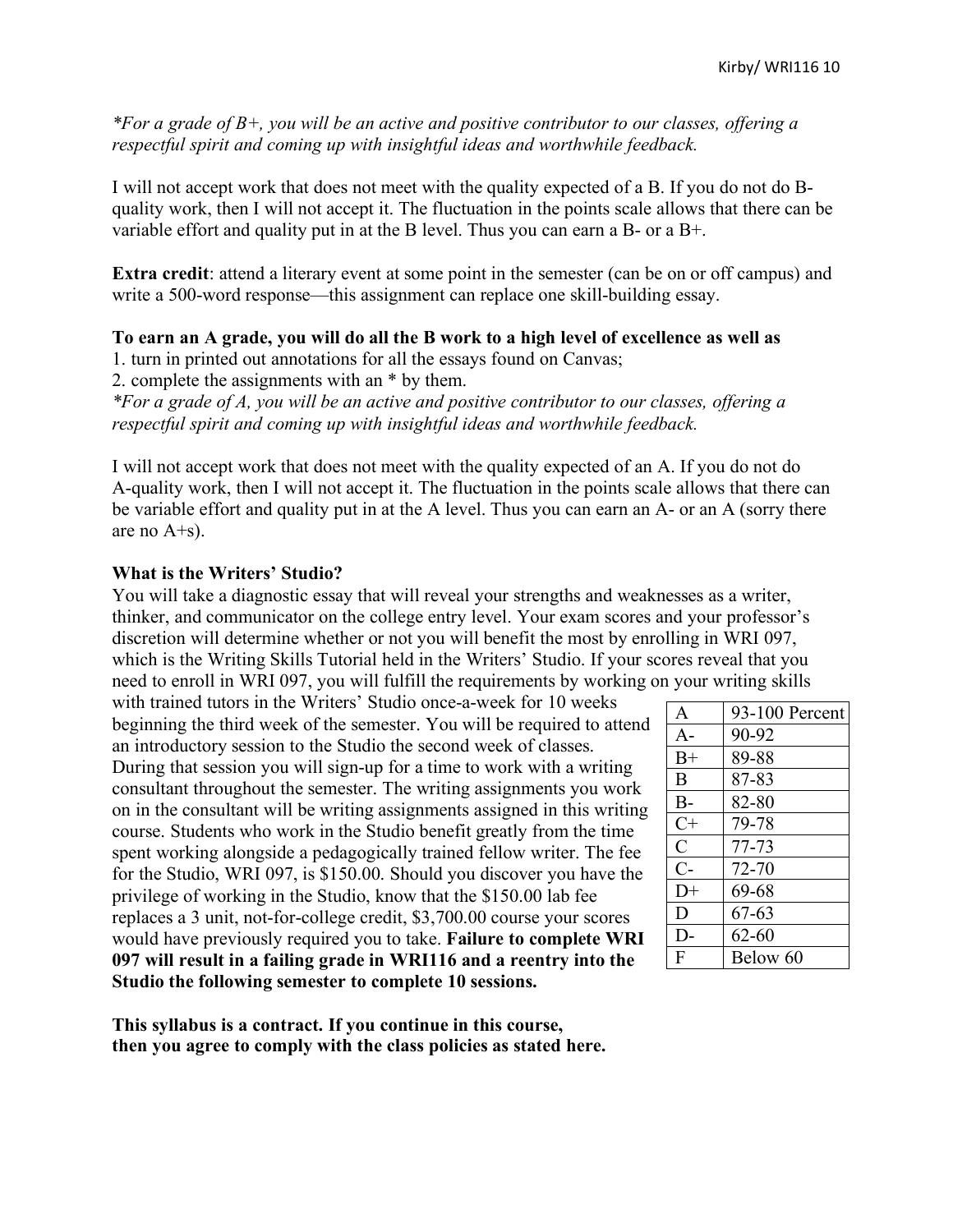### **Schedule**<sup>4</sup>

\*Subject to Change as needed to facilitate course goals.\* \*\*Readings and assignments are due on the date listed.\*\* \*\*\*LS denotes readings from *The Little Seagull Handbook.*\*\*\* \*\*\*\*CR denotes readings from *The Craft of Research, 4th Edition*\*\*\*\* \*\*\*\*\*(Canvas) denotes readings can be found on Canvas in PAGES section.\*\*\*\*\*

#### **Week 1**

|  | <b>10 January</b> | Syllabus/Getting to Know You |  |
|--|-------------------|------------------------------|--|
|--|-------------------|------------------------------|--|

 $\overline{a}$ 

### **Week 2**

| Diagnostic Exam                                 |
|-------------------------------------------------|
| Steinbeck "Log from the Sea of Cortez" (Canvas) |
| LS W-16 Reading Strategies (pp.83 $-88$ )       |
| LS MLA Style $(pp.119 -169)$                    |
| <b>DUE:</b> Annotation Steinbeck                |
| *DUE: An Interesting Thing $#1$                 |
|                                                 |

#### **Week 3**

| 22 January | Warner "Why They Can't Write" (Canvas)<br>Bolles "What Color Is Your Parachute" (Canvas)<br>LS W-1 Writing Contexts $(pp.2-5)$<br>LS W-8 Rhetorical Analyses (pp.49 $-53$ )<br>DUE: PBJ                                           |
|------------|-----------------------------------------------------------------------------------------------------------------------------------------------------------------------------------------------------------------------------------|
| 24 January | Pliny the Elder excerpts from "Natural History" (Canvas)<br>CR I Prologue and 1 Thinking in Print (pp. $1 - 15$ )<br>CR 2 Connecting With Your Reader (pp. $16 - 27$ )<br>*DUE: An Interesting Thing $#2$<br><b>DUE:</b> Contract |

<sup>4</sup> Note: I reserve the right to change the syllabus as needed to facilitate our course goals. You will receive notification of these changes; after which time, you are responsible for required material.

Disclaimer: This class is taught at the college level; therefore, reading materials may be adult and/or controversial in connotation and/or denotation. The purpose of presenting such material is to expose you to various viewpoints viewpoints that will act as sources for discussions. For this reason, no alternate materials will be provided.

Final Disclaimer: You will write A LOT. Writing is a muscle that must be exercised. Every week, there will be a writing assignment of at least 1 to 3 pages.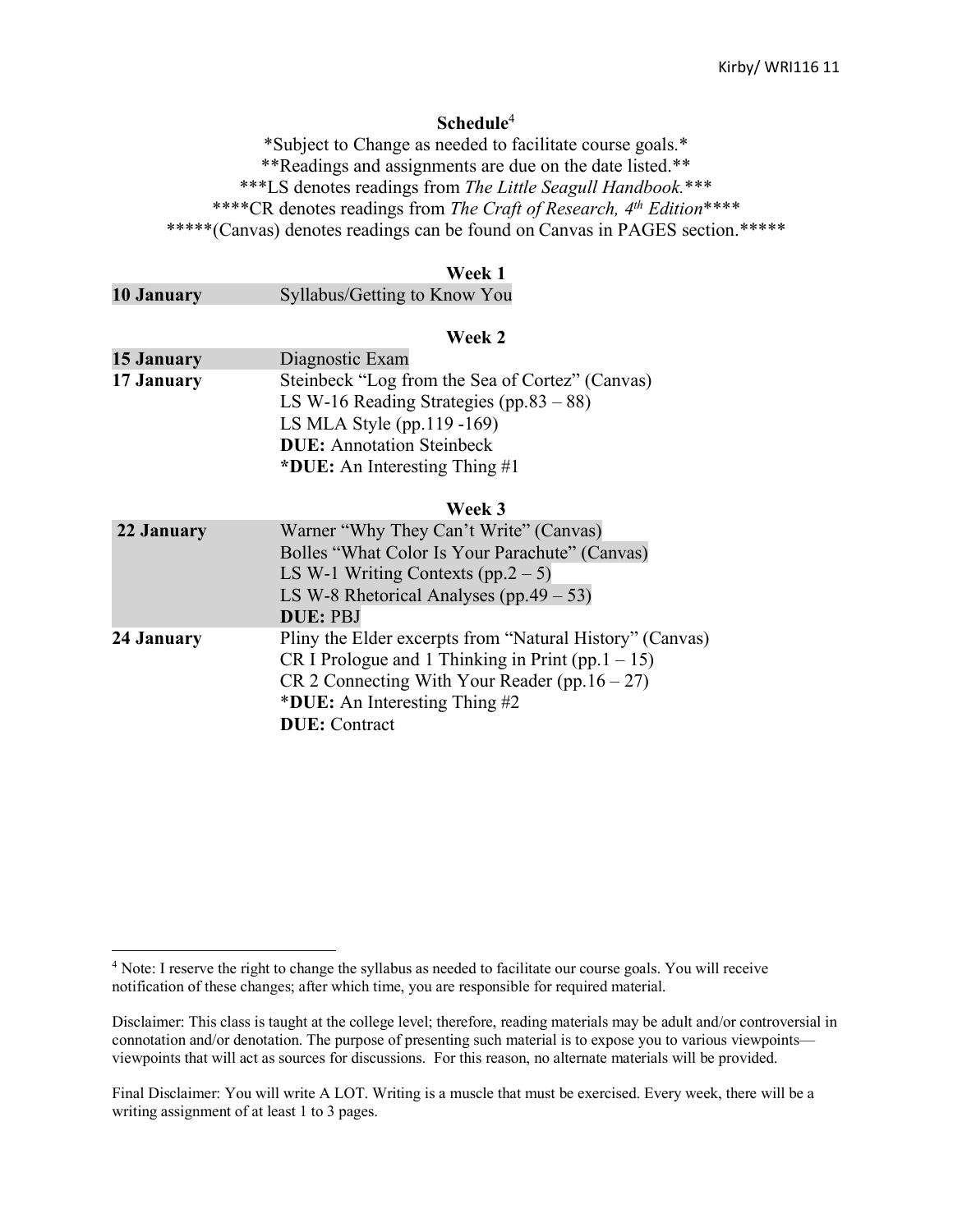|            | Week 4                                                |
|------------|-------------------------------------------------------|
| 29 January | LS R-1 Doing Research (pp. $90 - 102$ )               |
|            | $CR 6$ Engaging Sources (pp.85 – 104)                 |
|            | <b>DUE:</b> Seven Stories                             |
| 31 January | Microbes and Mood (Handout)                           |
|            | LS R-2 Evaluating Sources (pp. $102 - 105$ )          |
|            | $CR$ 9 Assembling Reasons and Evidence (pp.132 – 140) |
|            | <b>DUE:</b> Citation Scavenger Hunt                   |
|            | <b>DUE:</b> Revised Contract                          |
|            | *DUE: An Interesting Thing $\#3$                      |
|            | Week 5                                                |

| <b>5 February</b> | <b>LIBRARY DAY</b>                              |
|-------------------|-------------------------------------------------|
|                   | CR 3 From Topics to Questions $(pp.33 - 48)$    |
|                   | $CR$ 4 From Questions to a Problem (pp.49 – 64) |
|                   | <b>DUE:</b> WebQuest                            |
| 7 February        | <b>LIBRARY DAY</b>                              |
|                   | CR 5 From Problems to Solutions (pp.65 – 84)    |
|                   | LS W-3 Writing Processes $(pp.9 - 16)$          |
|                   | LS W-4 Developing Paragraphs $(pp.17-29)$       |
|                   | *DUE: An Interesting Thing #4                   |
|                   |                                                 |

# **Week 6**

| <b>12 February</b> | LS W-7 Arguments (pp.43 $-48$ )                                       |
|--------------------|-----------------------------------------------------------------------|
|                    | LS W-9 Reports $(pp.54-57)$                                           |
|                    | $CR$ 7 Making Good Arguments (pp. 105 – 121)                          |
|                    | <b>DUE:</b> How Do I                                                  |
| 14 February        | LS R-3 Synthesizing Ideas (pp. $105 - 107$ )                          |
|                    | LS R-4 Integrating Sources and Avoiding Plagiarism (pp. $107 - 118$ ) |
|                    | $CR 8$ Making Claims (pp. 122 – 130)                                  |
|                    | *DUE: An Interesting Thing $#5$                                       |
|                    | <b>DUE:</b> Library Worksheet                                         |
|                    |                                                                       |

# **Week 7**

| <b>19 February</b> | LS E-4 Editing Quotations $(pp.298 - 304)$                         |
|--------------------|--------------------------------------------------------------------|
|                    | LS P-4 Quotation Marks $(pp.395 - 399)$                            |
|                    | LS W-14 Annotated Bibliographies $(pp.74-78)$                      |
|                    | CR 14 Incorporating Sources $(pp.200 - 213)$                       |
|                    | <b>DUE:</b> An Interesting Thing #6                                |
|                    | <b>DUE:</b> You Should Do This                                     |
| 21 February        | LS W-12 Proposals (pp.66 $-69$ )                                   |
|                    | CR IV Writing Your Argument                                        |
|                    | CR 12 Planning and Drafting (pp. $173 - 188$ )                     |
|                    | <b>DUE:</b> Annotated Bibliography – 10 Related Interesting Things |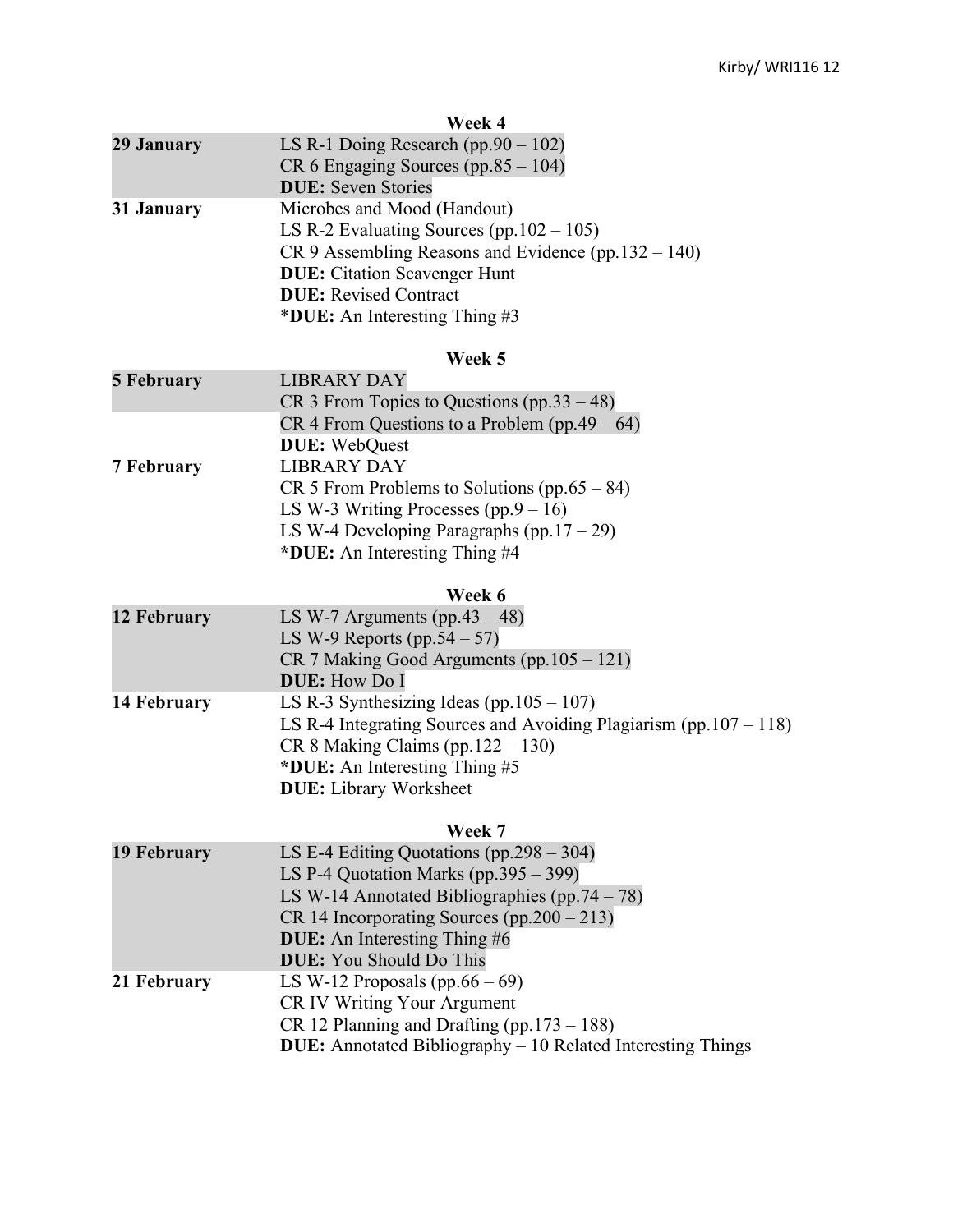# **Week 8**

| 26 & 28 February | INDIVIDUAL CONFERENCES                           |
|------------------|--------------------------------------------------|
|                  | $CR$ 13 Organizing Your Argument (pp. 189 – 199) |
|                  | <b>DUE</b> : Proposal                            |

# **Week 9**

# **4 March – 8 March SPRING BREAK – NO CLASS**

|                 | Week 10                                                            |  |
|-----------------|--------------------------------------------------------------------|--|
| 12 March        | CR 10 Acknowledgements and Responses (pp.141 – 154)                |  |
|                 | CR 16 Introductions and Conclusions (pp. $232 - 247$ )             |  |
|                 | <b>DUE:</b> Reflection on Contract                                 |  |
| 14 March        | <b>TBD</b>                                                         |  |
|                 | <b>DUE:</b> Draft Research Paper                                   |  |
|                 | Week 11                                                            |  |
| $19 - 21$ March | <b>WORKSHOPS</b>                                                   |  |
|                 |                                                                    |  |
|                 | Week 12                                                            |  |
| 26 March        | CR 17 Revising Style (pp. $248 - 268$ )                            |  |
| 28 March        | <b>NO FORMAL CLASS (Independent Work on Project)</b>               |  |
|                 | CR 11 Warrants (pp.155 – 172)                                      |  |
|                 | Week 13                                                            |  |
| 2 April         | <b>TBD</b>                                                         |  |
| 4 April         | <b>TBD</b>                                                         |  |
|                 | <b>DUE:</b> Researched Paper                                       |  |
|                 | Week 14                                                            |  |
| 9 April         | LS W-10 Personal Narratives $(pp.58-61)$                           |  |
|                 | Root "Beyond Linearity" (Canvas)                                   |  |
|                 | Dillard "Living Like Weasels" (Canvas)                             |  |
| 11 April        | Weisman "Monkey Koan" (excerpt from The World Without Us (Canvas)) |  |
| Week 15         |                                                                    |  |
| 16 April        | Lopate (Canvas)                                                    |  |
|                 | *DUE: Description Essay                                            |  |
| 18 April        | <b>NO CLASS</b>                                                    |  |
|                 |                                                                    |  |
| Week 16         |                                                                    |  |
| 23 April        | LS W-13 Reflections (pp. $70 - 73$ )                               |  |
| 25 April        | <b>TBD</b>                                                         |  |
|                 | <b>DUE:</b> Creative Essay                                         |  |